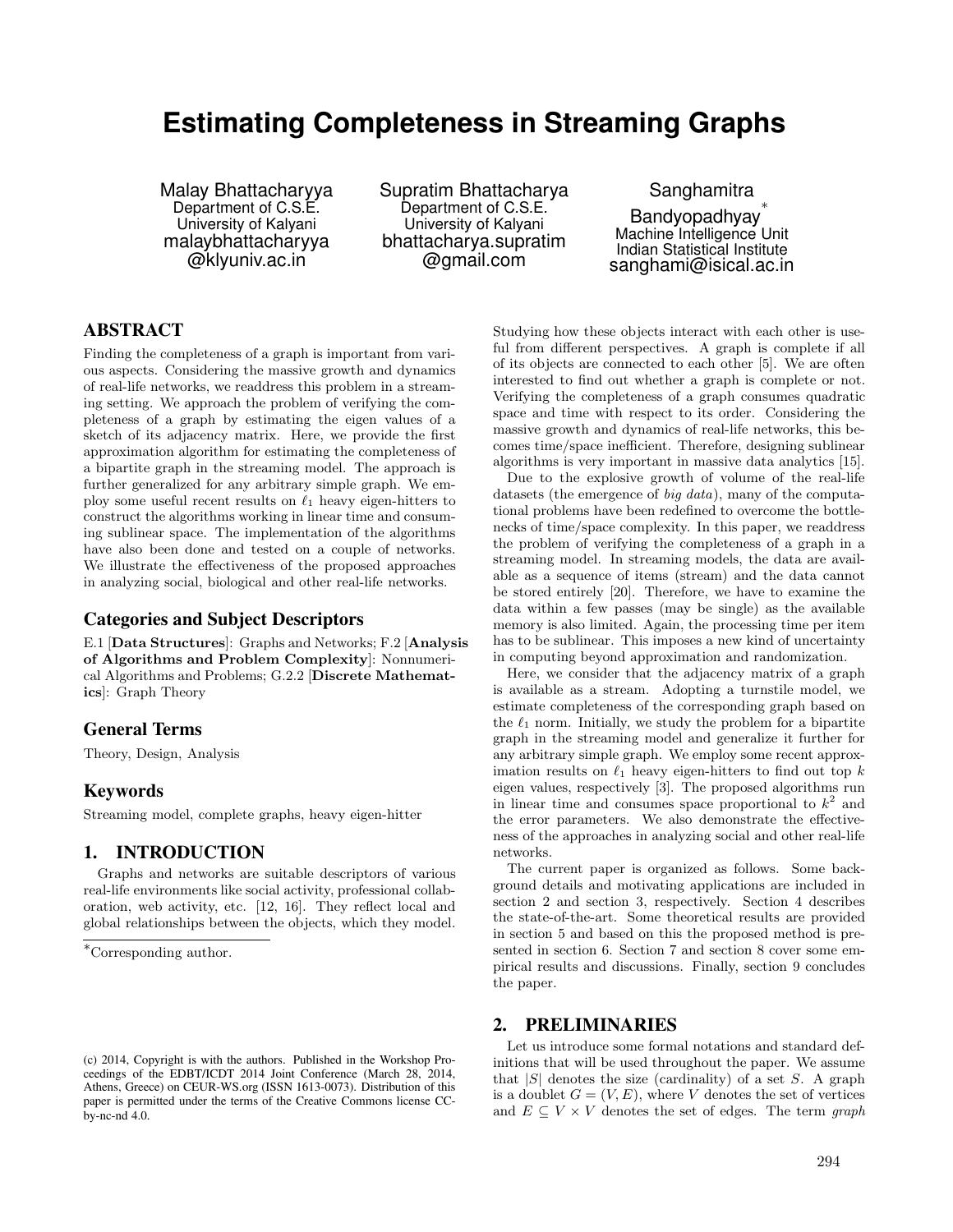

Figure 1: A complete bipartite graph with the sets of disjoint vertices  $\{v_1, v_2\}$  and  $\{v_3, v_4, v_5, v_6\}$ .

is used to refer to a simple graph (without self-loops or parallel edges [7]) that is undirected and labeled. Suppose the adjacency matrix of a graph  $G$  is denoted as  $A_G$ . A subgraph of a graph contains a subset of the vertices and edges. A subgraph is said to be induced by a vertex set if it has exactly the edges that appear in the original graph over the same vertex set. A graph is complete if all of its vertices are connected to each other, i.e.  $E = V \times V$ . A clique is a complete subgraph (often restricted to be maximal) of a graph [5]. A graph is said to be bipartite if its vertices can be segregated into two disjoint subsets, say *V*1*, V*2, such that  $V_1 \cap V_2 = \phi$ ,  $V_1 \cup V_2 = V$  and  $E \subseteq V_1 \times V_2$ . A complete bipartite graph has exactly  $|V_1| \times |V_2|$  edges (see Fig. 1). The other notations and graph-theoretic terminologies have their usual meaning, unless specified otherwise.

In this study, we assume that graphs are available under a streaming setting. In conventional data streaming models, the input stream  $\langle s_1, s_2, \cdots \rangle$  arrives sequentially (itemwise) and describes an underlying signal [11]. The streaming models vary one from the other depending upon how the  $s_i$ 's represent the signal. Here, we consider a turnstile model where the underlying signal *S* is a one-dimensional function  $S : [1 \dots N] \rightarrow R$ , *R* denoting the real space, where the *s*<sup>*i*</sup>s are updates to  $S[j]'s$  [20]. Note that in case of streaming graphs, represented as a real symmetric adjacency matrix, we obtain a strict turnstile model by default where *S*[*j*]'s are always non-negative. Inspired from the earlier formalizations [9], we define a streaming graph in a strict turnstile model as follows.

*Definition 1.* A *streaming graph in a strict turnstile model* is a simple graph on *n* vertices  $V = \{v_1, v_2, \ldots, v_n\}$  with edges  $E = \{(v_i, v_j) : s_k = (i, j) \text{ for some } k \in [m]\},\$ the data items  $s_k \in [n] \times [n]$  are available as an input stream  $S = \langle s_1, s_2, \ldots, s_m \rangle$  pursuing a strict turnstile model.

In this paper, we address a stronger version of the streaming problems involving linear time and sublinear space. To formalize, we would like the per-item processing time, storage and overall computing time to be simultaneously  $O(N, t)$ , preferably  $polylog(N, t)$ , at any time instant t in the data stream. A sketch is often necessary to map the original space to a reduced space, retaining the necessary properties, to achieve this. We formally define a sketch as follows.

*Definition 2.* A *sketch*  $\psi$  of a data set *x*, with respect to some function *f*, is a projection of  $x \to \psi$  from which one can compute  $f(x)$ .

Our proposed algorithms and the related theoretical results are mainly based on approximating the heavy eigenhitters in a streaming graph. We include the definition of heavy eigen-hitters below.

*Definition 3.* The  $\phi$ -heavy eigen-hitters of a graph *G* are the eigen values that are at least  $\phi$ -fraction of the total mass of all the eigen values of the matrix *AG*.

In Definition 3, the total mass of eigen values represents, in a simpler understanding, the summation of all the eigen values. A norm is a function that assigns a strictly positive length (or size) to each vector in a vector space, other than the zero vectors (having a length zero). In general, we define the  $\ell_p$  norm as follows.

*Definition 4.* For any non-zero vector *x*, the  $\ell_p$  *norm* is defined as

$$
||x||_p = \left(\sum_{i}^{n} |x|^p\right)^{1/p},\tag{1}
$$

where  $p > 1$  denotes a real constant.

*Definition 5.* The  $\ell_1$  *heavy eigen-hitters* are the heavy eigen-hitter values based on the total mass in  $\ell_1$  norm.

We discuss some real-life applications of estimating completeness in a streaming graph in the subsequent section.

# **3. MOTIVATING APPLICATIONS**

Recent efforts in analyzing the available massive volume of data have assisted in both productivity growth and innovation in the industry and academia. It has immense potential in understanding the World Wide Web (WWW), financial sectors, medical analytics, public service domains, etc. Graphs can highlight large-scale global relations in effective ways for streaming data. Therefore, many futuristic applications are addressable with graph problems. Our target problem of estimating the completeness of a graph in a streaming model is also of high importance. We foresee a number of applications of this problem in various emerging areas of *big data*. Three of these are highlighted below.

*•* Social network analysis: Social communication at large-scale, rooted in WWW, has enabled the modeling of trillions of interactions between various social groups (e.g., researchers, students, actors, etc.). For the last decade or so, there is a massive growth of un-analyzed data in this area. Various other social communication methods like social networking websites (Facebook, Twitter, etc.), smart phones, multimedia applications, etc. are also contributing to these growing volumes of networked data. This increases the amount of dataflow per unit time and area. In accordance with this growth of data, analyses started with representing a network as a graph where the vertices are the elements and the edges denote their relations. Studying such large-scale graphs and their topologies might provide important features about the participating elements. Analyzing the dynamics of social networks is also interesting from different perspectives. Completeness can be verified for a portion of the streaming data so as to ensure whether the corresponding set of vertices (or a subgraph) arriving currently is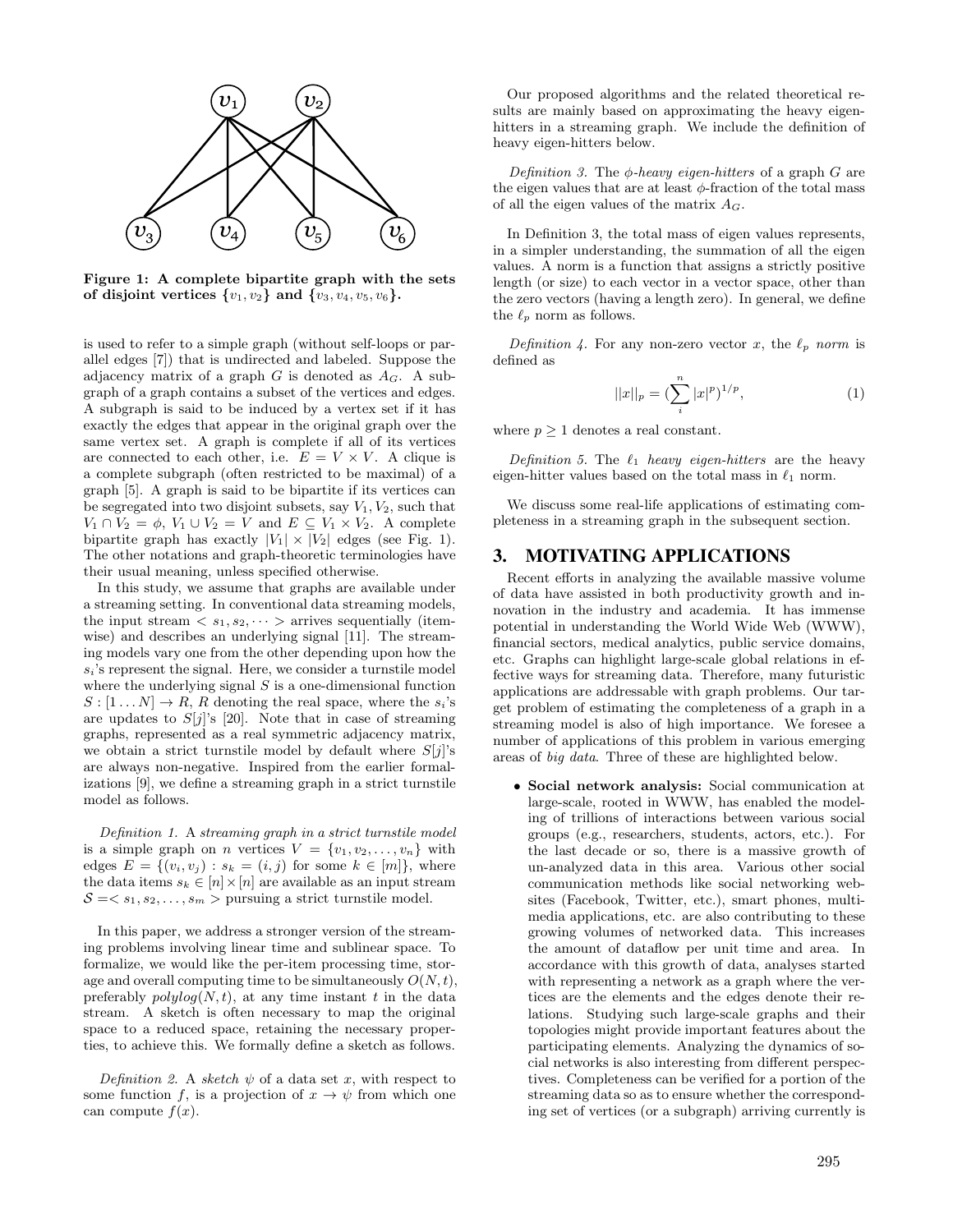forming a clique or not. Again, the completeness of bipartite graphs may reveal interactions at the maximum scale between two different social groups. These are very important in a streaming setting. A recent attempt has shown that spreading rumors in real-life social networks is (surprisingly) faster than in complete graphs [8]. Therefore, studying graph completeness is also important for benchmarking analyses.

- Analysis of biological networks: Biological systems are often modeled as a network of biomolecules for understanding their cooperative activity. With the advancements of high-throughput technologies, enormous amount of experimental data is becoming accessible day by day. Biological networks may not be available as a stream but analyzing networks in linear/sublinear time/space is useful for dynamic sequencing of genes or for studying protein-protein interactions. Estimating completeness in such large-scale biological networks might help in prompt identification of strongly connected components. In a spreading disease network, biomolecules get rapidly affected by one another and such behaviors can be analyzed with completeness verification models. The broader goal is certainly to facilitate the system level understanding of cell-to-cellular components and its subprocesses.
- *•* Studying communication networks: The number of communication service providers has rapidly increased over the last few decades around the world. Their growth has not only increased the volume of data but also its variability. This type of data can also be modeled as a network to understand various properties. Analyzing such networks might help the service providers to decide whether they should involve new services. Estimating completeness in such networks will be helpful in identifying the saturation of connectivity. This will invoke the demand of new communication providers. Again for the better understanding of a dynamic setting, we need to study the communication networks modeled on streaming graphs.

In the following section, we discuss the state-of-the-art of finding completeness of graphs, estimating cliques and the related progresses in streaming algorithms.

## **4. RELATED WORKS**

Verifying the completeness of a graph is a special case of clique problems. A graph is complete if its clique number is of the order of the graph. Finding the maximum order clique in a graph is known to be an NP-hard problem [5]. An important study about a decade ago showed that the approximation of a maximal clique in polynomial time is hard within a factor of  $n^{1-\epsilon}$  (for any  $\epsilon > 0$ ), unless NP = ZPP (where *n* is the number of vertices in the graph) [14]. ZPP stands for zero-error probabilistic polynomial time. The problems in ZPP can be exactly solved in expected polynomial time by a probabilistic algorithm. It is strongly believed that ZPP  $\subset$ NP and the hypothesis  $NP \neq ZPP$  is almost as strong as P  $\neq$  NP [14], where P denotes the decision problems solvable in polynomial time using a deterministic Turing machine. For this reason, many of the recent algorithms to solve the maximum clique problem (MCP) are based on metaheuristic approaches [4]. To approximate cliques, spectral approaches

showed promise in earlier studies. Spectral graph theory is also important in analyzing the bounds of completeness. A few attempts were made earlier to estimate the chromatic number of a graph using eigen values [22], which can be further related with the clique number of a graph. Based on eigen value computations, several upper bounds on the clique number were derived previously [2]. Recently, these bounds (and also lower bounds) were tightened further [6]. Current studies indicate that a relation with the spectral radius with the clique might help us to estimate the upper bound of the clique in a streaming model [17].

Streaming algorithms have been in focus for more than a decade. But this domain is still in a nascent stage. The limited earlier contributions before 2005 have been well reviewed in [20]. While presenting this survey, Muthukrishnan also addressed some real life problems based on streaming models. Following this, diverse efforts were made to revisit and solve a number of problems in a streaming setting. There were studies on matrix approximation, matrix decomposition, low rank approximation,  $\ell_p$  regression, etc. [13, 17, 18]. There has been an influential line of work on computing a low-rank approximation of a given matrix, starting with the works of [10, 21]. A lot of works were done on linear algebra in a streaming model. Also low rank approximation made the analysis of massive data less complicated. Very recently, the  $\ell_1$  and  $\ell_2$  heavy eigen-hitter problems have been estimated in the streaming model in a lower dimension [3]. Notably, the heavy eigen-hitters problem was first proposed in [20]. Andoni and Huy achieved a success probability of  $\frac{5}{9}$  [3]. They also estimated the residual error with the same probabilistic accuracy. Sampling and sketching methods for producing low-complexity approximations of large matrices is in focus for the last few decades. We estimated the completeness of a graph in the streaming model based on the computations of  $\ell_1$  heavy eigen-hitters.

## **5. THEORETICAL RESULTS**

In this section, we present some useful theoretical outcomes and derive some new results that will be helpful in devising the proposed algorithms. Let  $A_G$  be a real symmetric  $n \times n$  ( $n \geq 1$ ) matrix denoting the adjacency relations in a graph *G*. Further assume  $\lambda_i(A_G)$  be the *i*<sup>th</sup> largest eigen value of  $A_G$  in absolute value. Now, if  $\psi$  represents a sketch of the matrix  $A_G$  where  $\psi = P A_G P^T$ . Then, we have the following important result from a recent study [3].

THEOREM 1. *There is a linear sketch of the real symmetric matrix*  $A_G$ *, of dimension*  $n \times n$ *, using space*  $O(k^2 \epsilon^{-4})(\epsilon)$ 0,  $k \in \{1, 2, \ldots, n\}$ , from which one can produce values  $\tilde{\lambda}_i$ , *for*  $i \in [k]$ *, satisfying the following with at least*  $\frac{5}{9}$  *success probability*

$$
|\lambda_i(A_G) - \tilde{\lambda}_i| \le \epsilon |\lambda_i(A_G)| + \frac{1}{k} S_1^{k+1},
$$

*where*  $S_1^{k+1} = \sum_{i>k} |\lambda_i(A_G)|$  *denotes the residual* " $\ell_1$  *error".* 

Now, we derive the following result on bipartite graphs using the previous claim in Theorem 1.

THEOREM 2. On fixing a value of  $\epsilon > 0$ , one can ensure *whether G is a complete bipartite graph by deriving a linear sketch*  $\psi$  *from*  $A_G$  *whose top two heavy eigen-hitters in absolute value should be the same satisfying*

$$
\lambda_1(\psi) = (1 \pm \epsilon) \lambda_1(A_G) \pm S_1^2,
$$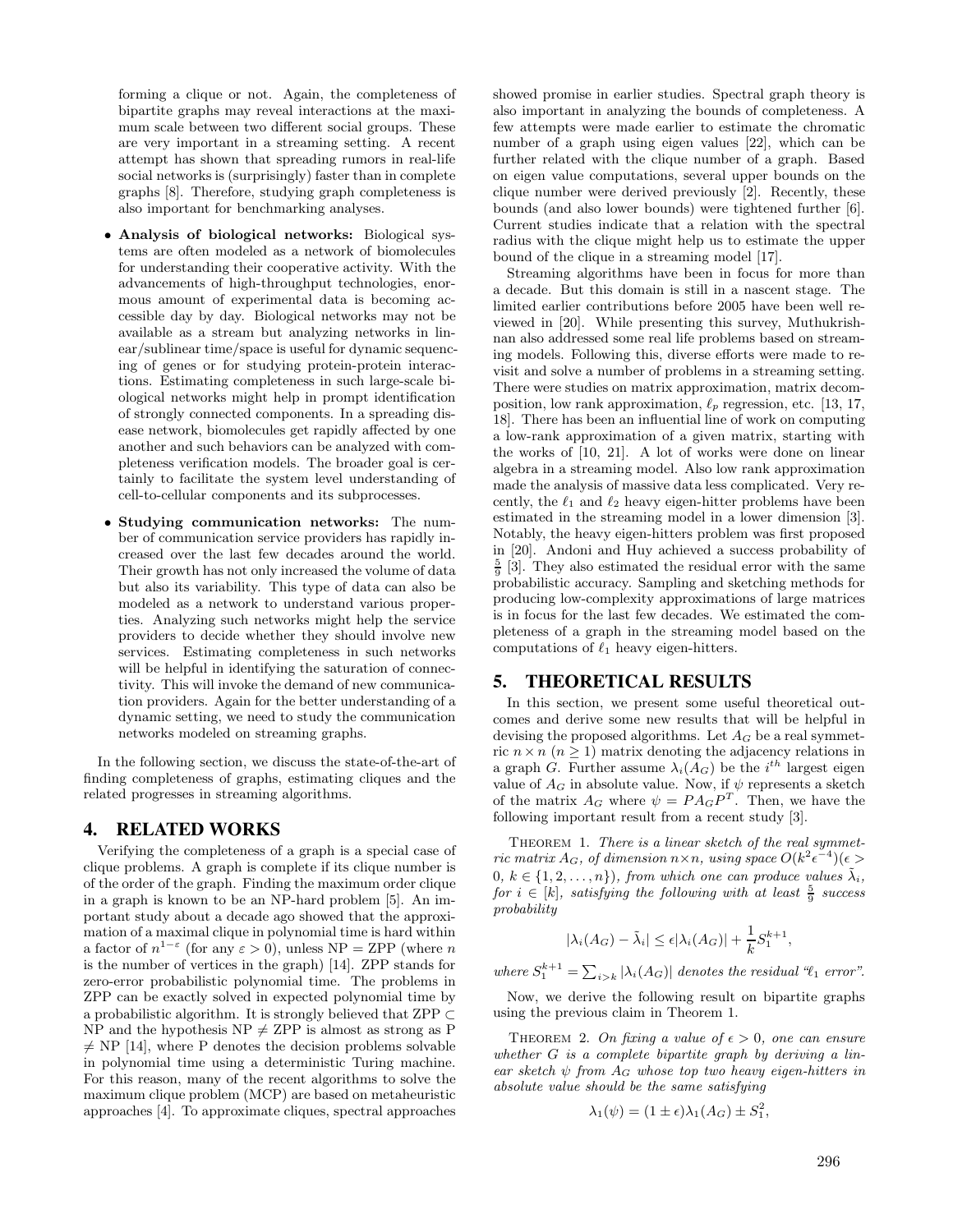*and*

$$
\lambda_2(\psi) = (1 \pm \epsilon) \lambda_2(A_G) \pm 0.5S_1^3,
$$

*and the third largest eigen value satisfies*

$$
\lambda_3(\psi) = \pm 0.3S_1^4.
$$

PROOF. The eigen values of a complete bipartite graph *G* can be ordered as  $\{\lambda_1(A_G), 0, \ldots, 0, \lambda_n(A_G)\}$ , where  $\lambda_1(A_G)$  $= -\lambda_n(A_G) = \lambda$  (say) [2]. Therefore, if we obtain a decreasing order of the eigen values of  $A_G$  in absolute value, we would get  $\{\lambda, \lambda, 0, \ldots, 0\}$ . Since *G* does not contain any self-loops, the trace of  $A_G$  should be zero. Then, we can write

$$
\sum_{i=1}^{n} \lambda_i(A_G) = 0.
$$

It is understandable that if the eigen values are decreasingly ordered by absolute value, say  $\{\lambda'_1(A_G), \lambda'_2(A_G), \ldots, \lambda'_d(A_G)\}$  $\lambda'_n(A_G)$ , and if  $\lambda'_1(A_G) = \lambda'_2(A_G)$  and  $\lambda'_3(A_G) = 0$ , then rest of the eigen values of  $A_G$  will be certainly zero. This is because the rest of the eigen values cannot be negative (being in absolute value) and no more than zero (being in decreasing order). So, it is sufficient for  $A_G$ , to have the first two largest eigen values same in absolute value and the third one zero, for claiming that the corresponding graph *G* is complete bipartite. Now, from Theorem 1, we can derive that the first *k* eigen values, for a particular  $\epsilon > 0$ , will satisfy the following for a linear sketch  $\psi$ 

$$
\lambda_i(\psi) = (1 \pm \epsilon)\lambda_i(A_G) \pm \frac{1}{k} S_1^{k+1},\tag{2}
$$

Using Eqn. (2), one can verify whether the first two largest eigen values are same and estimate their values from the sketch  $\psi$  satisfying

$$
\lambda_1(\psi) = (1 \pm \epsilon) \lambda_1(A_G) \pm \frac{1}{1} S_1^{1+1}
$$
  

$$
\implies \lambda_1(\psi) = (1 \pm \epsilon) \lambda_1(A_G) \pm S_1^2.
$$

and similarly

$$
\lambda_2(\psi) = (1 \pm \epsilon) \lambda_2(A_G) \pm \frac{1}{2} S_1^{2+1}
$$
  
\n
$$
\implies \lambda_2(\psi) = (1 \pm \epsilon) \lambda_2(A_G) \pm 0.5 S_1^3.
$$

Again, one can verify whether the third largest eigen value is zero and estimate its value from the sketch  $\psi$  satisfying

$$
\lambda_3(\psi) = (1 \pm \epsilon) \lambda_3(A_G) \pm \frac{1}{3} S_1^{3+1}
$$
  
\n
$$
\implies \lambda_3(\psi) = (1 \pm \epsilon) . 0 \pm 0 . 3 S_1^4
$$
  
\n
$$
\implies \lambda_3(\psi) = \pm 0 . 3 S_1^4.
$$

This altogether completes the required proof.  $\Box$ 

THEOREM 3. On fixing a value of  $\epsilon > 0$ , one can ensure *whether G is a complete graph by deriving a linear sketch*  $\psi$ *from A<sup>G</sup> whose top two heavy eigen-hitters in absolute value satisfy the following*

$$
\lambda_1(\psi) = (1 \pm \epsilon)(n-1) \pm S_1^2.
$$

*and*

$$
\lambda_2(\psi) = (\epsilon \pm 1) \pm 0.5S_1^3.
$$

PROOF. The eigen values of a complete graph *G* can be ordered as  $\{n-1, -1, ..., -1\}$  [2]. Therefore, if we obtain a decreasing order of the eigen values of *A<sup>G</sup>* in absolute value, we would get  $\{n-1, 1, \ldots, 1\}$ . Since *G* does not contain any self-loops, the trace of  $A_G$  should be zero. Then, we can write

$$
\sum_{i=1}^{n} \lambda_i(A_G) = 0.
$$

It is understandable that if the eigen values are decreasingly ordered by absolute value, say  $\{\lambda'_1(A_G), \lambda'_2(A_G), \ldots, \lambda'_d(A_G)\}$  $\lambda'_n(A_G)$ , and if  $\lambda'_1(A_G) = n - 1$  and  $\lambda'_2(A_G) = 1$ , then certainly the rest of the eigen values of  $A_G$  should also be one. This is because the rest of the eigen values cannot be negative (being in absolute value) and no more than one (being in decreasing order). So, it is sufficient for  $A_G$ , to have the first two largest eigen values as  $n-1$  and one, respectively, for claiming that the corresponding graph *G* is complete. We have already derived that the first *k* eigen values, for a particular  $\epsilon > 0$ , will satisfy Eqn. (2) for a linear sketch  $\psi$ . Then using this, the first largest eigen value can be estimated as

$$
\lambda_1(\psi) = (1 \pm \epsilon) \cdot \lambda_1(A_G) \pm \frac{1}{1} S_1^{1+1}
$$
  

$$
\implies \lambda_1(\psi) = (1 \pm \epsilon) \cdot (n-1) \pm S_1^2.
$$

and the second largest eigen value can be estimated as

$$
\lambda_2(\psi) = (1 \pm \epsilon) \cdot \lambda_2(A_G) \pm \frac{1}{2} S_1^{2+1}
$$
  
\n
$$
\implies \lambda_2(\psi) = (1 \pm \epsilon) \cdot (-1) \pm 0.5 S_1^3
$$
  
\n
$$
\implies \lambda_2(\psi) = (\epsilon \pm 1) \pm 0.5 S_1^3.
$$

This altogether completes the required proof.  $\Box$ 

In the next section, we present our approaches for completeness verification of bipartite graphs and any arbitrary graph in a streaming setting.

#### **6. PROPOSED METHOD**

Our algorithms are principally based on the concept of generating a projection P, of size  $O(k/\epsilon^2)$  by n, and computing the sketch  $\psi = P A_G P^T$  for  $\ell_1$  to retain (and thus estimate) the properties of the heavy eigen-hitters as close as possible. This saves the space requirements and computational time together. The method of verifying completeness of bipartite graphs is formally presented as Algorithm 1. Theorem 2 serves as the base of this approach. Note that, for estimating the completeness of bipartite graphs, we require the top two eigen values in absolute value to be same in original matrix  $A_G$ , i.e.  $\lambda_1(A_G) = \lambda_2(A_G) = \lambda$  (say). Therefore, the eigen value differences in the sketch matrix  $\psi$  result into the following relation (using Theorem 2).

$$
\lambda_1(\psi) - \lambda_2(\psi) = \pm 2\epsilon \lambda \pm S_1^2 \pm 0.5S_1^3.
$$

This provides an error estimation of the relation derived in Theorem 2.

In Algorithm 2, we present the formal approach of verifying completeness of any arbitrary graph. This is a more generalized approach with a fewer number of eigen value estimations. We mainly use the results from Theorem 3 to devise this algorithm. In both the algorithms described, for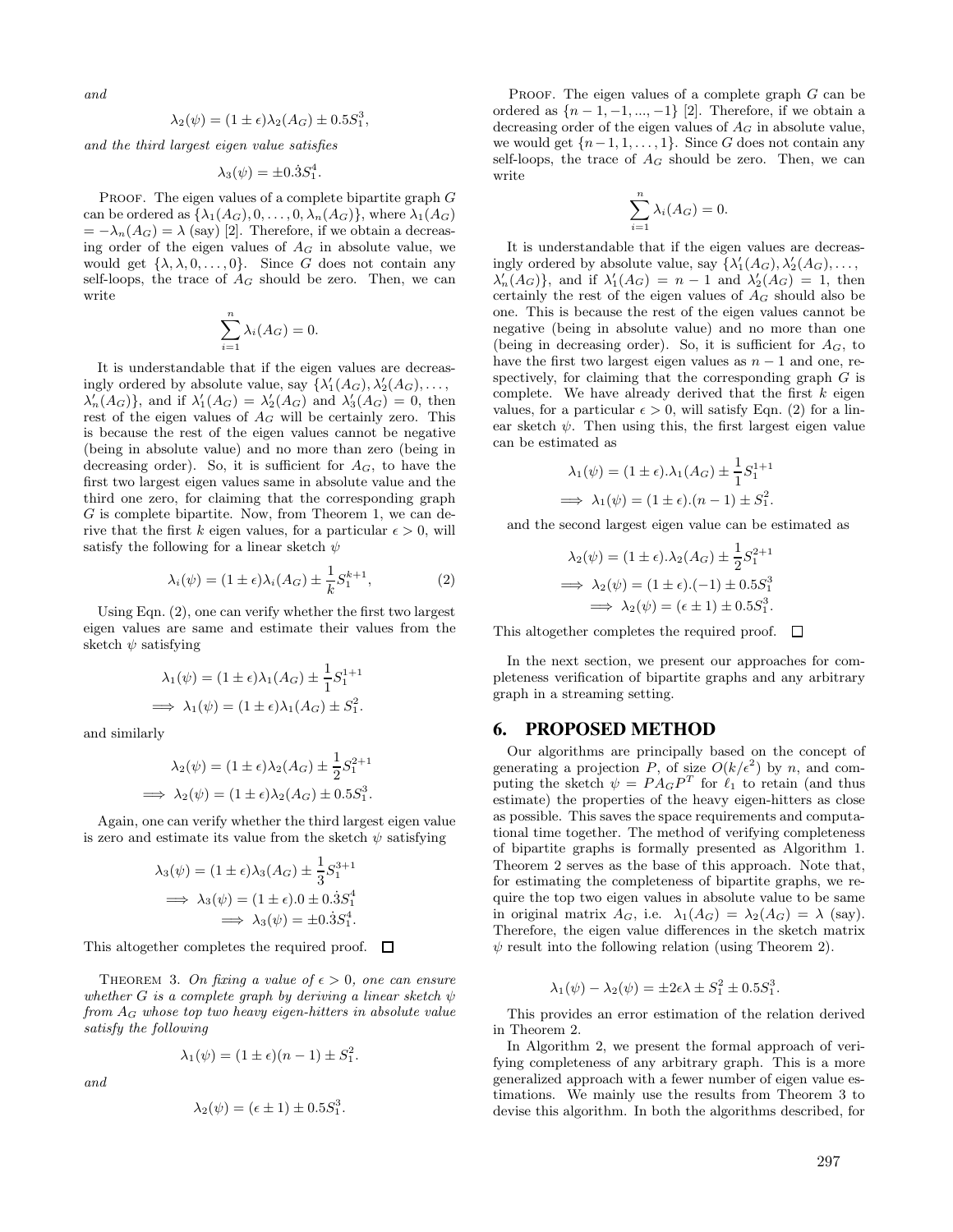Algorithm 1 An algorithm for estimating completeness of bipartite graphs

**Input:** The adjacency matrix  $A_G$  of the bipartite graph  $G$ . Output: The decision about the completeness of *G*. Algorithmic Steps:

- 1: Obtain a sketch  $\psi = PA<sub>G</sub>P<sup>T</sup>$ , where *P* is a  $t \times n$  matrix with  $\Theta(\frac{\log^2 n}{\epsilon^2})$ -wise independent entries identically distributed as  $N(0, \frac{1}{t})$ .
- 2: Compute the top three largest eigen values of  $\psi$  in the decreasing order denoted as  $\lambda_1(\psi)$ ,  $\lambda_2(\psi)$  and  $\lambda_3(\psi)$ , respectively.
- 3: if  $\lambda_1(\psi) = \lambda_2(\psi)$  and  $\lambda_3(\psi) = \pm 0.3S_1^4$  then
- 4: *G* is a complete bipartite graph.
- 5: end if

bipartite and general graphs, the  $\Theta(\frac{\log^2 n}{\epsilon^2})$ -wise independent entries for the random matrix *P* are generated following an earlier approach [1].

## Algorithm 2 An algorithm for estimating completeness of any arbitrary graph

**Input:** The adjacency matrix  $A_G$  of the graph  $G$ . Output: The decision about the completeness of *G*. Algorithmic Steps:

- 1: Obtain a sketch  $\psi = PA<sub>G</sub>P<sup>T</sup>$ , where *P* is a  $t \times n$  matrix with  $\Theta(\frac{\log^2 n}{\epsilon^2})$ -wise independent entries identically distributed as  $N(0, \frac{1}{t})$ .
- 2: Compute the top two largest eigen values of  $\psi$  in the decreasing order denoted as  $\lambda_1(\psi)$  and  $\lambda_2(\psi)$ , respectively.
- 3: if  $\lambda_1(\psi) = (1 \pm \epsilon)(n-1) \pm S_1^2$  and  $\lambda_2(\psi) = (\epsilon \pm 1) \pm 0.5S_1^3$ then
- 4: *G* is a complete graph.
- 5: end if

# **7. EMPIRICAL STUDY**

We considered two real-life networks for testing the outcome of the proposed algorithms. The algorithms were implemented in MATLAB and the simulations were performed on an HP Laptop with Intel(R) Core(TM) i5-2410M processor running at 2.30 GHz speed and having 4 GB primary memory. one of these networks is a complete bipartite graph and the other one is sparse. The experimental procedures are briefly discussed below.

## **7.1 Study on Synthetic Networks**

We have constructed two synthetic networks, one complete bipartite and another complete network, both having orders 40 for performance analysis of the proposed approaches. The complete bipartite network has equal number of partitions. In both these cases, dimension of the sketch matrix becomes  $t \times 40$ . We have varied t from 10 to 25 and several arbitrary matrices are generated by employing random selection method on a normal distribution (identically) with parameters  $(0, 0.01)$ . Finally, the eigen values are estimated (using Algorithm 1 and Algorithm 2) and compared with the original values. The obtained eigen values indicate their completeness. The Figs.  $2(a-b)$  show the accuracies of the eigen values against the difference of dimensions between the sketch and the original matrix. It becomes clear



Figure 2: The average accuracy obtained against the sketch difference of the synthetic (a) complete bipartite network and (b) complete network.

that the performance rapidly improves after certain threshold. So, proper selection of the dimension of the sketch vector is very much important.

## **7.2 Study on Social Networks**

We have used a large-scale social interaction data of Facebook, consisting of 'circles' (denoting 'friends lists'), from a recent study [19]. This interaction data is used to construct a large undirected unweighted social network having 4039 vertices and 88234 edges. The average clustering coefficient of the network is found to be 0.61, establishing that it is not complete. We have analyzed this and computed a sketch of dimension  $100 \times 4039$  with elements identically distributed in  $N(0, 0.01)$ . Finally, Algorithm 2 is applied on this. The obtained eigen values are found to be quite far from the values supporting its completeness (as per Theorem 3).

## **8. DISCUSSION**

The approaches to completeness verification presented in the current paper is important from two different perspectives. First, the theoretical results provided might be useful in estimating the clique number of a graph that depends on the number of eigen values no greater than  $-1$ ' [2]. Secondly, the implementation details might be useful is developing many other algorithms that work in a streaming setting. Our assumption of a strict turnstile model does not weaken the results because the problem demands so. The real symmetric form of adjacency matrices of streaming graphs can be well captured using a turnstile model. Our attempts of utilizing heavy eigen-hitters are also very promising. The approaches to standard vector heavy hitters return the elements that are most frequent (heavy coordinates) [20]. On the contrary, our methods do not find the elements that are heavy hitters. This saves an additional factor of  $O(\log n)$ to the space requirements (ignoring the random seed size).